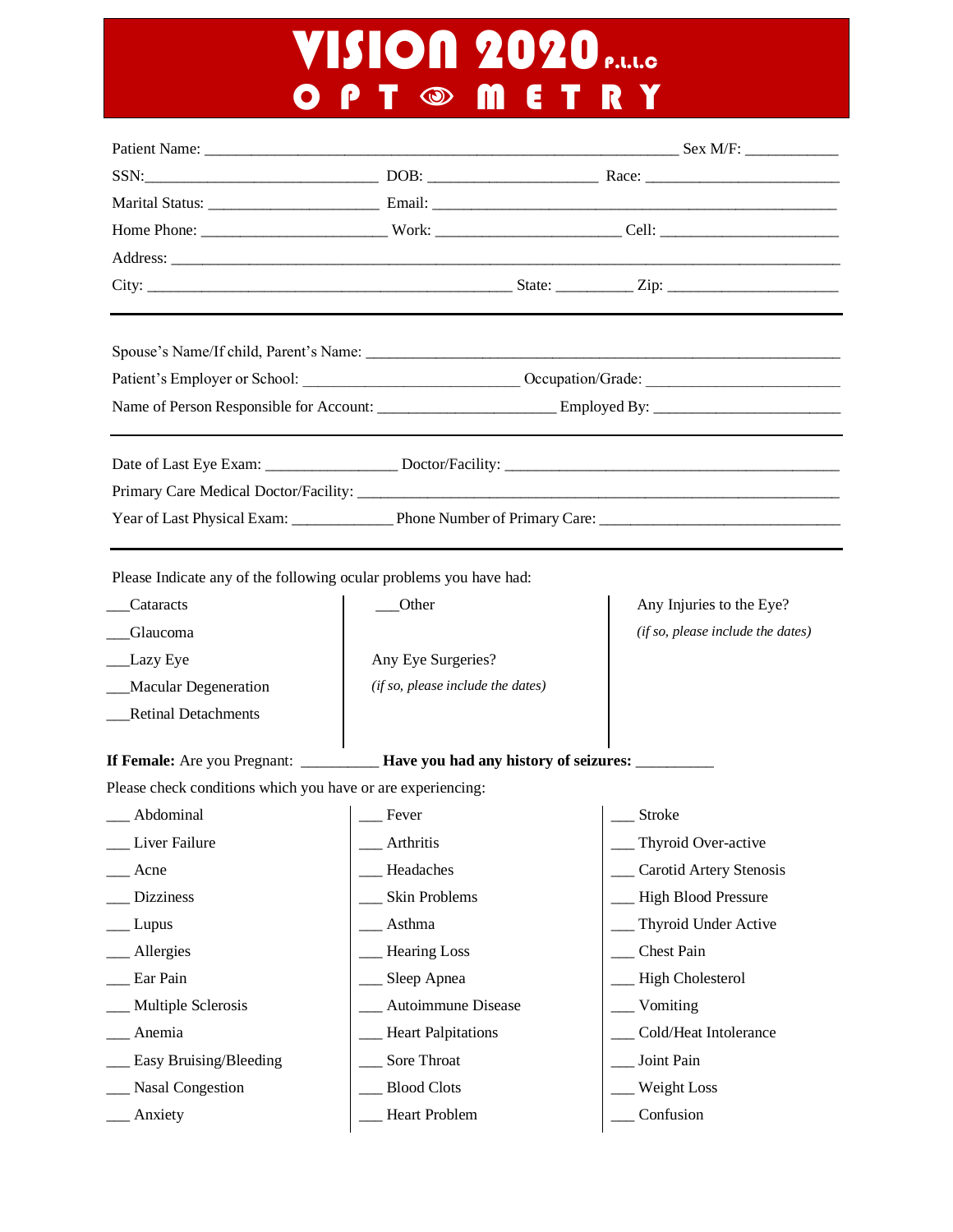| Wheezing       | Diabetes ( <i>If so, whast type</i> ): | Hepatitis (If so, what type): |
|----------------|----------------------------------------|-------------------------------|
| Depression     |                                        |                               |
| Kidney Failure | Cancer <i>(If so, what type)</i> :     | Other:                        |
| Joint Swelling |                                        |                               |
|                |                                        |                               |
|                |                                        |                               |

Please indicate when you last had any of the following preventative test or services: *(If selected, please put the date or year it was completed)*

> \_\_\_ Blood Sugar \_\_\_\_\_\_\_\_\_\_  $\Box$  Cholesterol  $\Box$ \_\_\_ Blood Pressure \_\_\_\_\_\_\_\_\_\_\_ \_\_\_ Carotid Artery \_\_\_\_\_\_\_\_\_\_\_

Please list any surgeries you have had, as well as where and when you've had them:

| <b>Surgery</b> | <b>Hospital/Facility</b> | <b>Date</b> |
|----------------|--------------------------|-------------|
|                |                          |             |
|                |                          |             |
|                |                          |             |
|                |                          |             |
|                |                          |             |
|                |                          |             |

Please select the information which applies best to you *(If indicated, please fill out the rest)*:

**Tobacco:**

Habits: \_\_\_\_\_ Never \_\_\_\_\_ Past \_\_\_\_\_ Current *If you selected never, move to the next substance:* Year started \_\_\_\_\_\_ if stopped, year stopped \_\_\_\_\_ Type: \_\_\_\_\_ Smoke \_\_\_\_\_Chew Occurrences: \_\_\_\_\_ Packs/Day \_\_\_\_\_ Cans/Week

#### **Alcohol:**

Habits: \_\_\_\_\_ Never \_\_\_\_\_ Past \_\_\_\_\_ Current *If you selected never, move to the next substance:* Occurrences: \_\_\_\_\_ Drinks/Day or \_\_\_\_\_ Drinks/Week or \_\_\_\_\_ Drinks/Month

#### **Caffeine:**

Habits: \_\_\_\_\_\_ Never \_\_\_\_\_\_ Past \_\_\_\_\_ Current *If you selected never, move to the next substance:* Type: \_\_\_\_\_ Coffee \_\_\_\_\_ Tea \_\_\_\_\_Soda Occurrences: \_\_\_\_\_ Cans/Day or \_\_\_\_\_ Cups/Day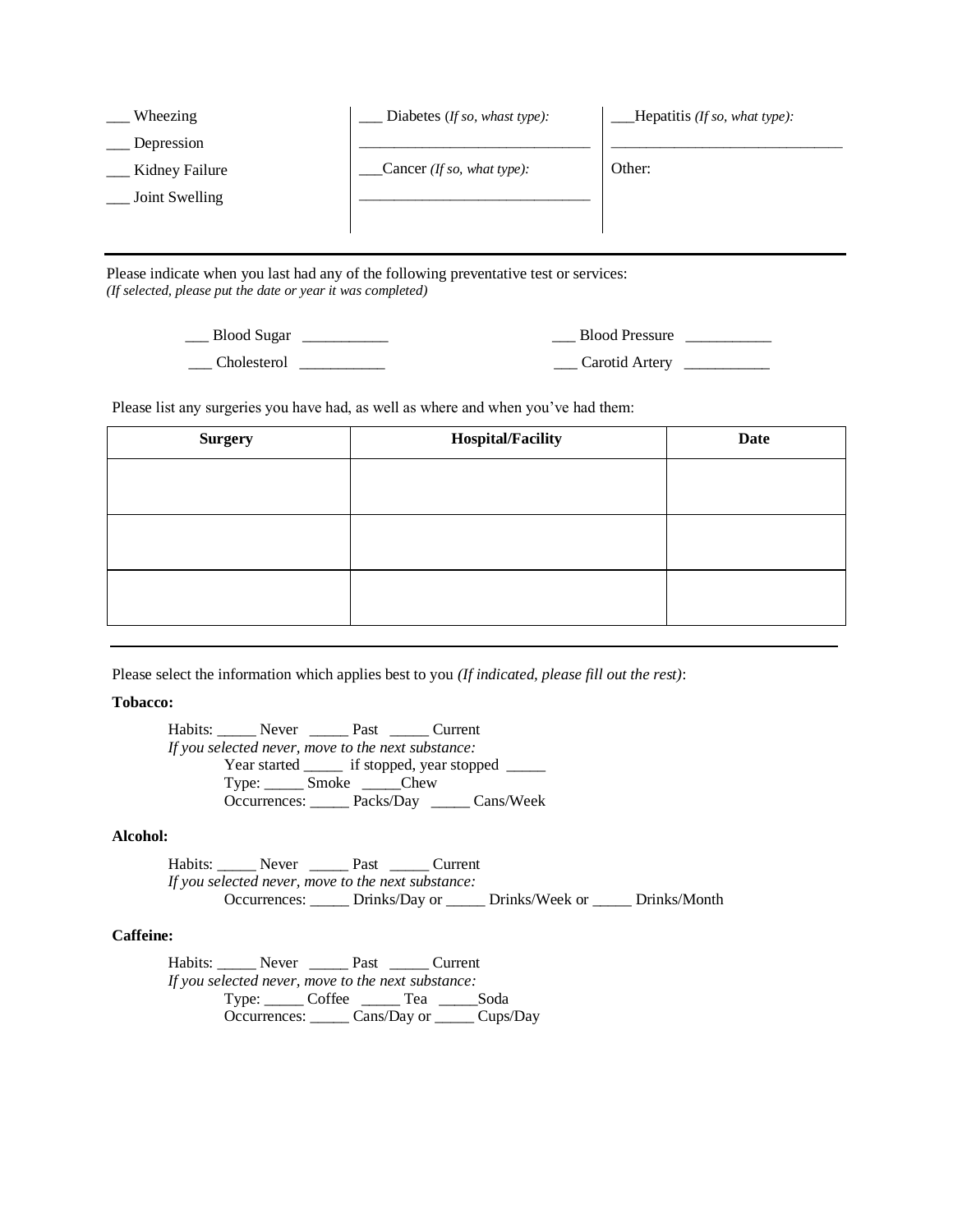Please select if you are on any of the following medications:

| Topamax:                                                                                                | Please list all other medications you're on:                                                                               |
|---------------------------------------------------------------------------------------------------------|----------------------------------------------------------------------------------------------------------------------------|
| Dose: $\_\_$                                                                                            | (include vitamins & over the counter medicine)                                                                             |
| Elmiron:                                                                                                | If more room is needed, bring/attach a copy of the medications.<br>If none, state "none"; if bringing a list, state "list" |
| Dose:                                                                                                   |                                                                                                                            |
| Flomax:                                                                                                 |                                                                                                                            |
| Dose:                                                                                                   |                                                                                                                            |
| Prednisone:                                                                                             |                                                                                                                            |
| Dose:                                                                                                   |                                                                                                                            |
| Flonase:                                                                                                |                                                                                                                            |
|                                                                                                         |                                                                                                                            |
| Tamoxifem:                                                                                              |                                                                                                                            |
| Dose:                                                                                                   |                                                                                                                            |
| Hydroxychloroquine (Plaquenil) or Chloroquine:<br>If taken, fill out the HCQ Questionnaire on last page |                                                                                                                            |
| Dose: $\_\_$                                                                                            |                                                                                                                            |

Please select or list any major illness that you know of in your family members: *(Family members include Mother, Father, Brother, Sister, Grandparents, or Children)*

| Cancer          | <b>Heart Disease</b>       | Liver Disease               |
|-----------------|----------------------------|-----------------------------|
| Cataracts       | <b>High Blood Pressure</b> | <b>Macular Degeneration</b> |
| Diabetes        | <b>Kidney Disease</b>      | <b>Retinal Detachments</b>  |
| <b>Glaucoma</b> | Lazy Eye                   | ____ Thyroid Disease        |
| Other:          |                            |                             |

Are you allergic to Latex? \_\_\_\_\_\_\_\_\_\_

List any other allergies or intolerances to drugs or other substances you might have:

Patient Signature (or Parent/Guardian): \_\_\_\_\_\_\_\_\_\_\_\_\_\_\_\_\_\_\_\_\_\_\_\_\_\_\_\_\_\_\_\_\_\_\_\_\_\_\_\_\_ Date:\_\_\_\_\_\_\_\_\_\_\_\_\_\_\_\_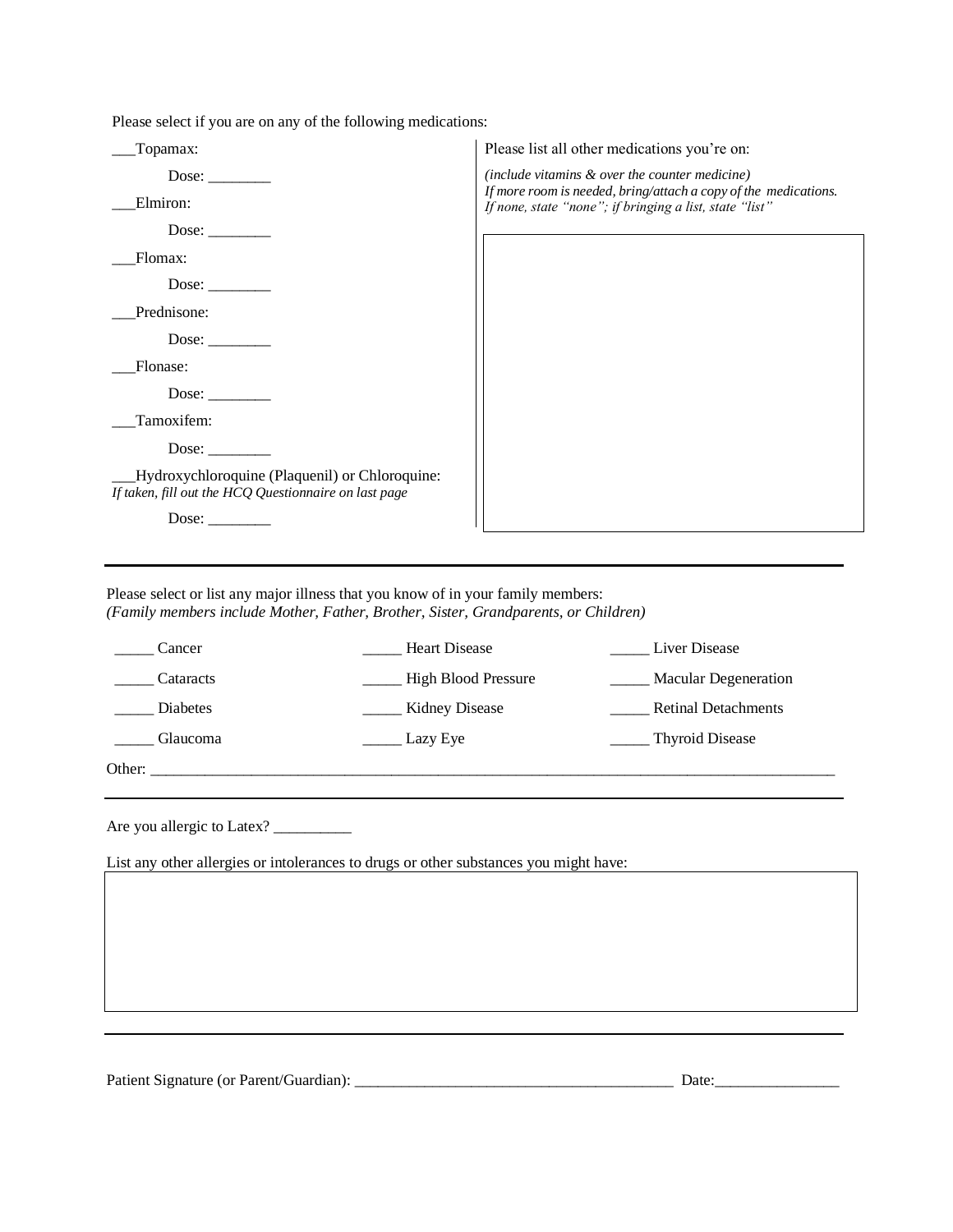### **NOTICE OF PRIVACY PRACTICES**

#### **THIS NOTICE OF PRIVACY PRACTICES ("NOTICE") DESCRIBES HOW WE MAY USE OR DISCLOSE YOUR HEALTH INFORMATION AND HOW YOU CAN GET ACCESS TO SUCH INFORMATION. PLEASE READ IT CAREFULLY.**

Your "health information," for purposes of this Notice, is generally any information that identifies you and is created, received, maintained or transmitted by us in the course of providing health care items or services to you (referred to as "health information" in this Notice).

We are required by the Health Insurance Portability and Accountability Act of 1996 ("HIPAA") and other applicable laws to maintain the privacy of your health information, to provide individuals with this Notice of our legal duties and privacy practices with respect to such information, and to abide by the terms of this Notice. We are also required by law to notify affected individuals following a breach of their unsecured health information.

#### *USES AND DISCLOSURES OF INFORMATION WITHOUT YOUR AUTHORIZATION*

The most common reasons why we use or disclose your health information are for treatment, payment or health care operations. Examples of how we use or disclose your health information for treatment purposes are: setting up an appointment for you; testing or examining your eyes; prescribing glasses, contact lenses, or eye medications and faxing them to be filled; showing you low vision aids; referring you to another doctor or clinic for eye care or low vision aids or services; or getting copies of your health information from another professional that you may have seen before us. Examples of how we use or disclose your health information for payment purposes are: asking you about your health or vision care plans, or other sources of payment; preparing and sending bills or claims; and collecting unpaid amounts (either ourselves or through a collection agency or attorney). "Health care operations" mean those administrative and managerial functions that we must carry out in order to run our office. Examples of how we use or disclose your health information for health care operations are: financial or billing audits; internal quality assurance; personnel decisions; participation in managed care plans; defense of legal matters; business planning; and outside storage of our records.

#### *OTHER DISCLOSURES AND USES WE MAY MAKE WITHOUT YOUR AUTHORIZATION OR CONSENT*

In some limited situations, the law allows or requires us to use or disclose your health information without your consent or authorization. Not all of these situations will apply to us; some may never come up at our office at all. Such uses or disclosures are:

- when a state or federal law mandates that certain health information be reported for a specific purpose;
- for public health purposes, such as contagious disease reporting, investigation or surveillance; and notices to and from the federal Food and Drug Administration regarding drugs or medical devices;
- disclosures to governmental authorities about victims of suspected abuse, neglect or domestic violence;
- uses and disclosures for health oversight activities, such as for the licensing of doctors; for audits by Medicare or Medicaid; or for investigation of possible violations of health care laws;
- disclosures for judicial and administrative proceedings, such as in response to subpoenas or orders of courts or administrative agencies;
- disclosures for law enforcement purposes, such as to provide information about someone who is or is suspected to be a victim of a crime; to provide information about a crime at our office; or to report a crime that happened somewhere else;
- disclosure to a medical examiner to identify a dead person or to determine the cause of death; or to funeral directors to aid in burial; or to organizations that handle organ or tissue donations;
- uses or disclosures for health-related research;
- uses and disclosures to prevent a serious threat to health or safety;
- uses or disclosures for specialized government functions, such as for the protection of the president or high-ranking government officials; for lawful national intelligence activities; for military purposes; or for the evaluation and health of members of the foreign service;
- disclosures of de-identified information;
- disclosures relating to worker's compensation programs;
- disclosures of a "limited data set" for research, public health, or health care operations;
- incidental disclosures that are an unavoidable by-product of permitted uses or disclosures;
- disclosures to "business associates" and their subcontractors who perform health care operations for us and who commit to respect the privacy of your health information in accordance with HIPAA;

Unless you object, we will also share relevant information about your care with any of your personal representatives who are helping you with your eye care. Upon your death, we may disclose to your family members or to other persons who were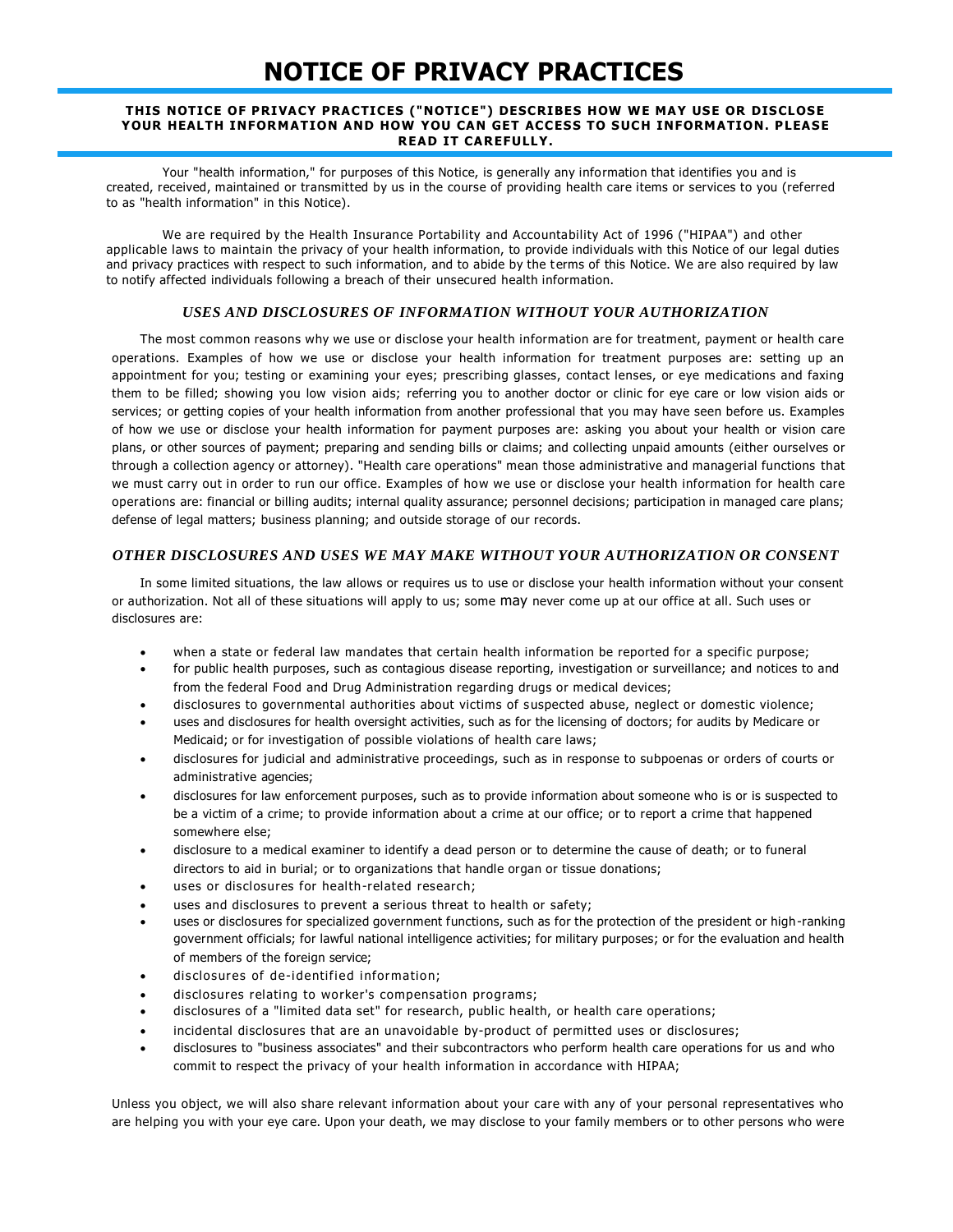involved in your care or payment for heath care prior to your death (such as your personal representative) health information relevant to their involvement in your care unless doing so is inconsistent with your preferences as expressed to us prior to your death.

#### *SPECIFIC USES AND DISCLOSURES OF INFORMATION REQUIRING YOUR AUTHORIZATION*

The following are some specific uses and disclosures we may not make of your health information **without** your authorization:

**Marketing activities.** We must obtain your authorization prior to using or disclosing any of your health information for marketing purposes unless such marketing communications take the form of face-to-face communications we may make with individuals or promotional gifts of nominal value that we may provide. If such marketing involves financial payment to us from a third party your authorization must also include consent to such payment.

**Sale of health information.** We do not currently sell or plan to sell your health information and we must seek your authorization prior to doing so.

**Psychotherapy notes.** Although we do not create or maintain psychotherapy notes on our patients, we are required to notify you that we generally must obtain your authorization prior to using or disclosing any such notes.

#### *YOUR RIGHTS TO PROVIDE AN AUTHORIZATIONFOR OTHER USES AND DISCLOSURES*

• Other uses and disclosures of your health information that are not described in this Notice will be made only with your written authorization.

• You may give us written authorization permitting us to use your health information or to disclose it to anyone for any purpose.

• We will obtain your written authorization for uses and disclosures of your health information that are not identified in this Notice or are not otherwise permitted by applicable law.

• We must agree to your request to restrict disclosure of your health information to a health plan if the disclosure is for the purpose of carrying out payment or health care operations and is not otherwise required by law and such information pertains solely to a health care item or service for which you have paid in full (or for which another person other than the health plan has paid in full on your behalf).

Any authorization you provide to us regarding the use and disclosure of your health information may be revoked by you in writing at any time. After you revoke your authorization, we will no longer use or disclose your health information for the reasons described in the authorization. However, we are generally unable to retract any disclosures that we may have already made with your authorization. We may also be required to disclose health information as necessary for purposes of payment for services received by you prior to the date you revoked your authorization.

#### *YOUR INDIVIDUAL RIGHTS*

You have many rights concerning the confidentiality of your health information. You have the right:

• **To request restrictions on the health information we may use and disclose for treatment, payment and health care operations.** We are not required to agree to these requests. To request restrictions, please send a written request to us at the address below.

• **To receive confidential communications of health information about you in any manner other than described in our authorization request form.** You must make such requests in writing to the address below. However, we reserve the right to determine if we will be able to continue your treatment under such restrictive authorizations.

• **To inspect or copy your health information. You** must make such requests in writing to the address below. If you request a copy of your health information we may charge you a fee for the cost of copying, mailing or other supplies. In certain circumstances we may deny your request to inspect or copy your health information, subject to applicable law.

• **To amend health information.** If you feel that health information we have about you is incorrect or incomplete, you may ask us to amend the information. To request an amendment, you must write to us at the address below. You must also give us a reason to support your request. We may deny your request to amend your health information if it is not in writing or does not provide a reason to support your request. We may also deny your request if the health information:

o was not created by us, unless the person that created the information is no longer available to make the amendment,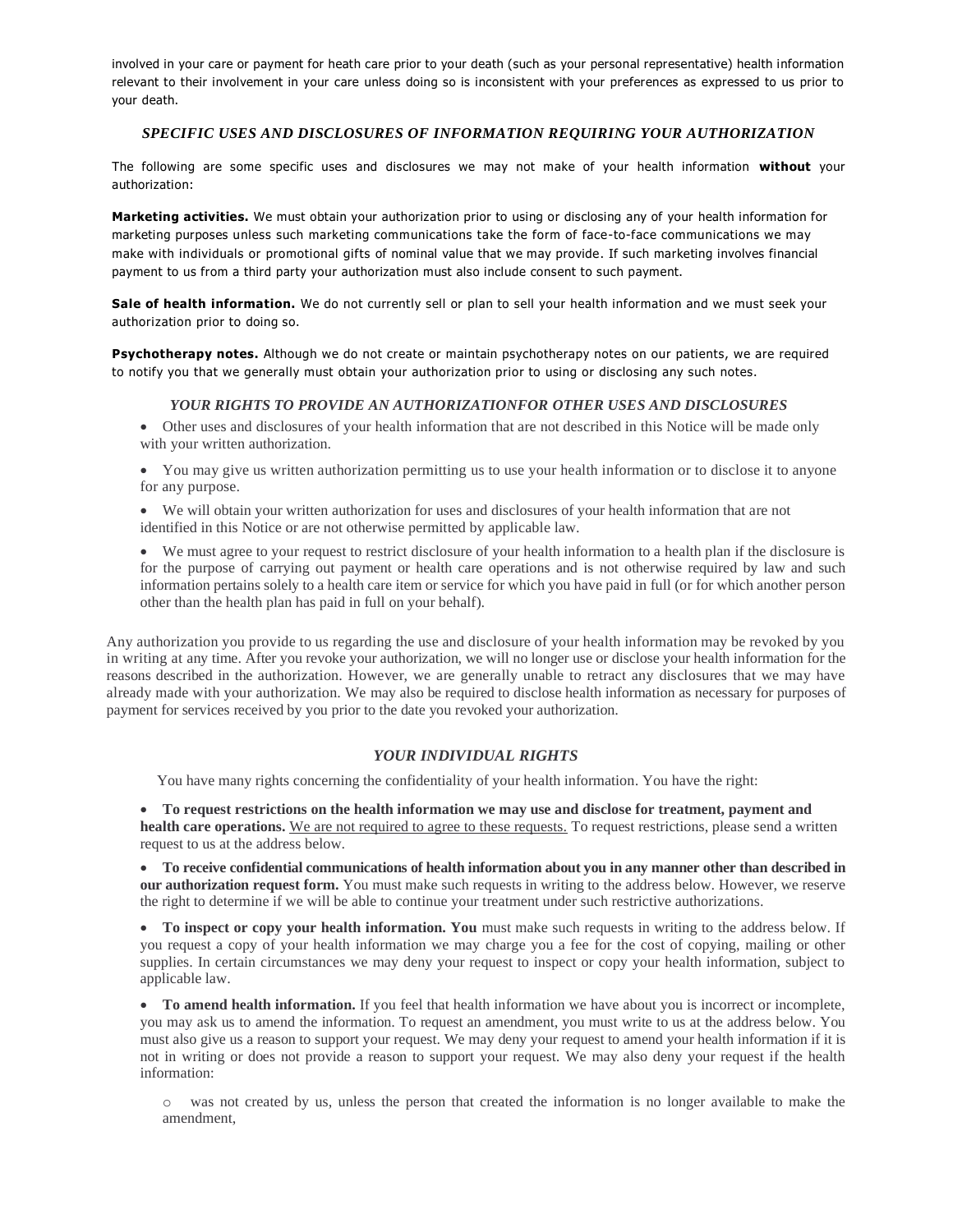- o is not part of the health information kept by or for us,
- o is not part of the information you would be permitted to inspect or copy, or
- o is accurate and complete.

• **To receive an accounting of disclosures of your health information.** You must make such requests in writing to the address below. Not all health information is subject to this request. Your request must state a time period for the information you would like to receive, no longer than 6 years prior to the date of your request and may not include dates before April 14, 2003. Your request must state how you would like to receive the report (paper, electronically).

• **To designate another party to receive your health information.** lf your request for access of your health information directs us to transmit a copy of the health information directly to another person the request must be made by you in writing to the address below and must clearly identify the designated recipient and where to send the copy of the health information.

#### *Contact Person:*

Our contact person for all questions, requests or for further information related to the privacy of your health information is:

\_\_\_\_\_\_\_\_\_\_\_\_\_\_\_\_\_\_\_\_\_\_\_\_\_\_\_\_\_\_\_\_\_\_\_\_\_\_\_\_ \_\_\_\_\_\_\_\_\_\_\_\_\_\_\_\_\_\_\_\_\_\_\_\_\_\_\_\_\_\_\_\_\_\_\_\_\_\_\_\_

Name Address and Address and Address and Address and Address and Address and Address and Address and Address and Address and Address and Address and Address and Address and Address and Address and Address and Address and A

#### *Complaints:*

If you think that we have not properly respected the privacy of your health information, you are free to complain to us or to the U.S. Department of Health and Human Services, Office for Civil Rights. We will not retaliate against you if you make a complaint. If you want to complain to us, send a written complaint to the office contact person at the address, fax or E mail shown above. If you prefer, you can discuss your complaint in person or by phone.

#### *Changes to This Notice:*

We reserve the right to change our privacy practices and to apply the revised practices to health information about you that we already have. Any revision to our privacy practices will be described in a revised Notice that will be posted prominently in our facility. Copies of this Notice are also available upon request at our reception area.

Notice Revised and Effective: \_\_\_\_\_\_\_\_\_\_\_\_\_\_\_\_\_\_\_\_\_\_\_\_\_\_\_\_\_\_\_\_\_\_\_\_ 6/23/2020

#### **ACKNOWLEDGEMENT OF RECEIPT**

I acknowledge that I received a copy of\_\_\_\_\_\_\_\_\_\_\_\_\_\_\_\_\_\_\_\_\_\_\_\_\_\_\_\_\_\_\_\_\_\_ , Notice of Privacy Practices. Vision 2020, PLLC

Date \_\_\_\_\_\_\_\_\_\_\_\_\_ Patient name \_\_\_\_\_\_\_\_\_\_\_\_\_\_\_\_\_\_\_\_\_\_\_\_\_\_\_

Signature (or Parent/Guardian) \_\_\_\_\_\_\_\_\_\_\_\_\_\_\_\_\_\_\_\_\_\_\_\_\_\_\_\_\_\_\_\_\_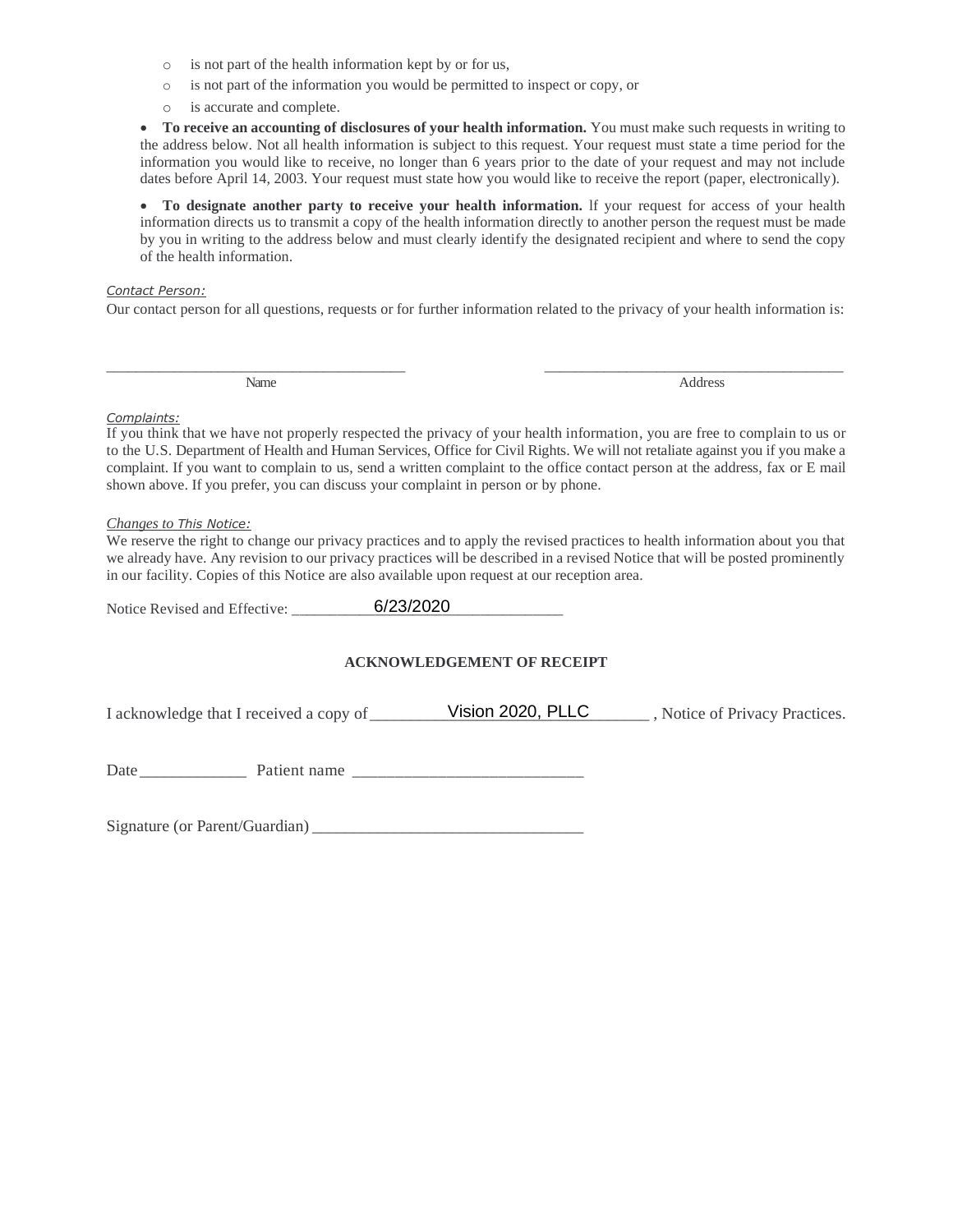### **Financial Responsibility / Wavier Form**

Positive verification of your coverage cannot always be made at the time of service. You will receive services with the understanding that in the event your coverage is not effective, you will be billed and held financially responsible for these services rendered.

| Patient's Name                           |                                                       | <b>Insurance Carrier</b>                                                                                           |
|------------------------------------------|-------------------------------------------------------|--------------------------------------------------------------------------------------------------------------------|
| Subscriber's Name                        |                                                       | Employer/Group                                                                                                     |
| <b>Permanent Address</b>                 |                                                       | Group Policy Number                                                                                                |
| City, State, Zip                         | $<$ Of Insurance $>$                                  | Telephone Number                                                                                                   |
|                                          | signature as an acknowledgment of this understanding. | I have read above and understand my possible financial responsibility of services rendered and herby sign my       |
| Patient's Signature (or Parent/Guardian) |                                                       | Date                                                                                                               |
|                                          | <b>Contact Lens Prescription</b>                      |                                                                                                                    |
|                                          | lens eye exam.                                        | I acknowledge that my eye care provider will be providing me my contact lens prescription at the end of my contact |

Patient's Signature (or Parent/Guardian) Date

\_\_\_\_\_\_\_\_\_\_\_\_\_\_\_\_\_\_\_\_\_\_\_\_\_\_\_\_\_\_\_\_\_\_\_\_\_\_\_\_\_\_\_\_\_\_\_\_\_\_